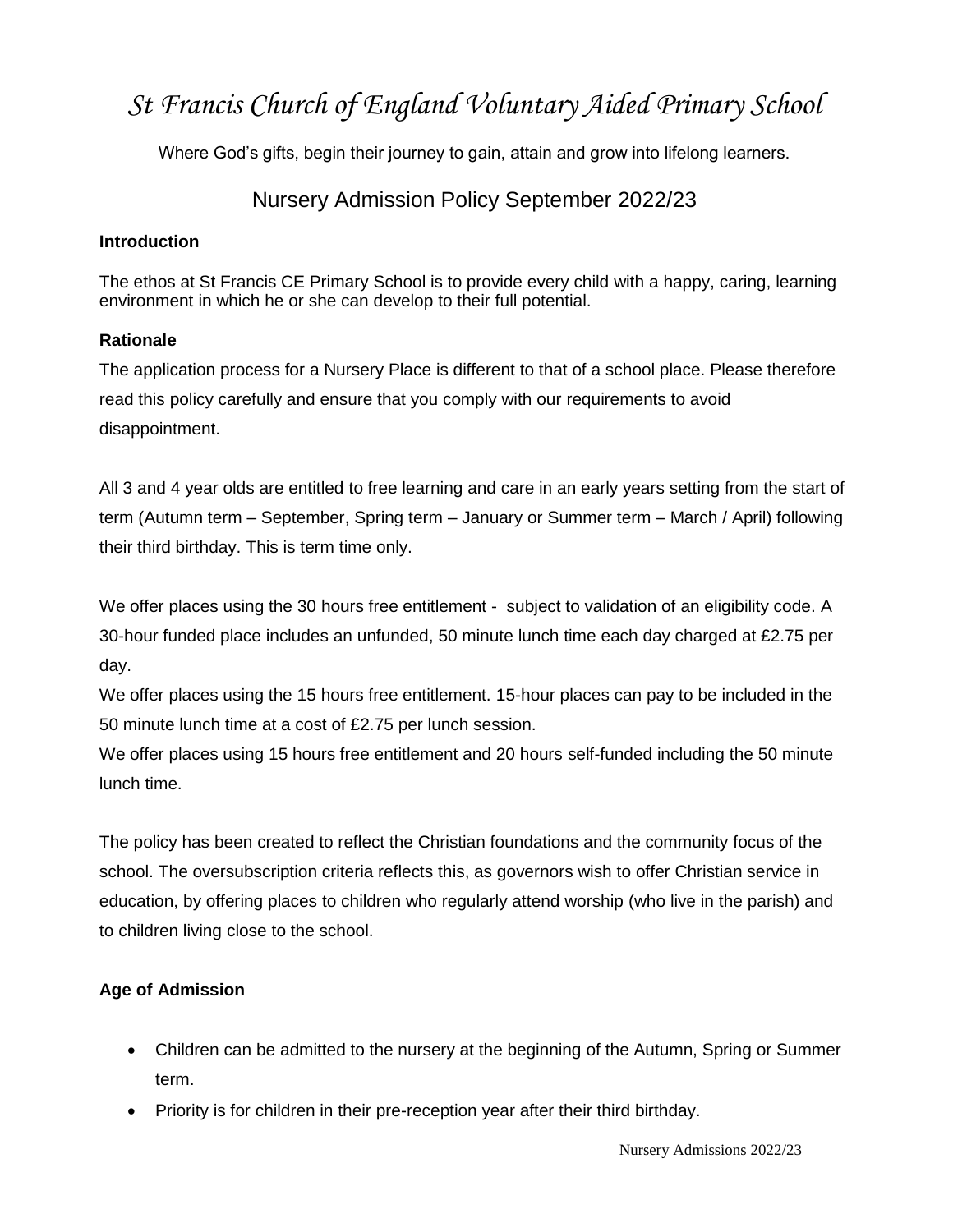• If there is a vacancy, and the criteria are met, an admission can take place in any term during the academic year.

#### **How to apply**

- Parents requiring a place for their child should complete the Nursery application form.
- An application form is available to download from the school website or can be obtained from the school reception.
- Applications for admission to St Francis School Nursery will be processed by the school directly and you need to hand in your application personally or send it to the school office.
- Nursery admissions must be received using the deadlines below:

| <b>Start date in nursery</b> | <b>Application deadline</b> |
|------------------------------|-----------------------------|
| September                    | End of Spring term (March)  |

• If you are applying for a church place you must also make sure you fully complete and hand in a Supplementary Information Form (see below)

#### **Allocation of preferred sessions**

Parents will be required to give preferences with regards to the session options when they apply for a place. Account will be taken of any preference for session options expressed by parents, but preferences will be allocated subject to availability and are not guaranteed. If the preferred session is unavailable, the child will be offered an alternative session.

### **Nursery Admission Numbers**

The number of intended admissions for each year is 26 full time equivalent places (30 hour). There are 10 sessions a week and each session is 3 hours long. Parents will be offered either a full time place (30 hours) or part time place (15 hours) morning or afternoon. Current funding arrangements also mean that funding can be split between different settings.

### **Oversubscription Criteria**

If the nursery is oversubscribed the following criteria will be used to allocate places in the following order.

If a child has a Statement of Special Educational Needs, Health and Care Plan (EHCP) naming St Francis School then they will be admitted to the nursery without reference to the following criteria.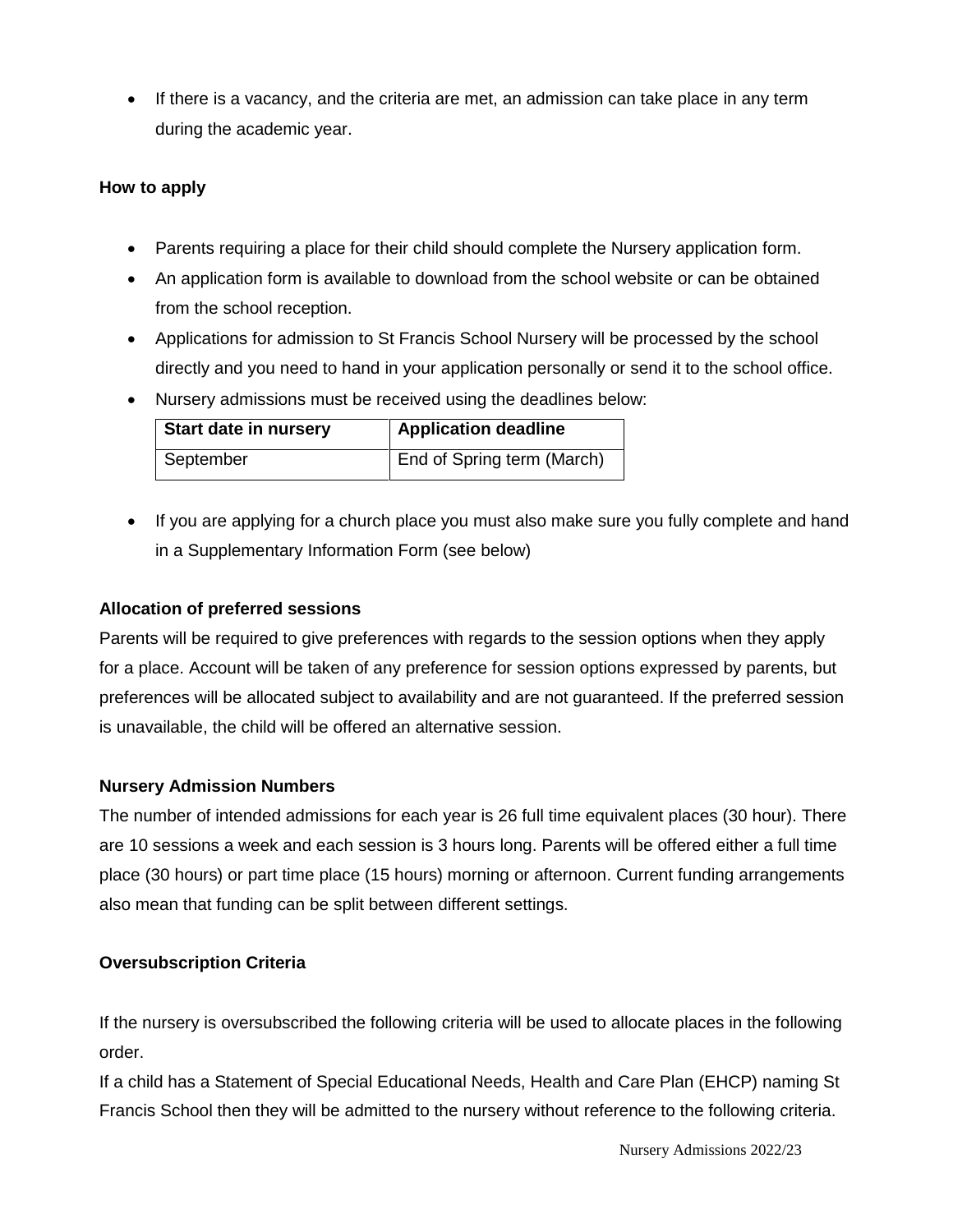For all other children, if the number of applicants exceeds the number of available places then the following criteria will be applied in numerical order:

- 1. Looked after children<sup>1</sup>, at the date on which the relevant application for admission is made and who a local authority has confirmed will continue to be looked after at the time they are admitted to the Nursery. This includes **'previously looked after children'** as defined below.
- 2. **Siblings<sup>2</sup>** of children who attend St Francis School at the time that the applicant is due to start.
- 3. **Faith places** 50% of the remaining places (rounded up to the nearest whole place) will be allocated to applicants who:-

a) live within the catchment area of the parish of St John's Haydon Wick<sup>4</sup> (please see map attached) and

- b) are at the heart<sup>3</sup> of a Christian Church<sup>4</sup> and
- c) have fully completed and handed in their SIF.

If the nursery is over-subscribed in this category then the church places will be allocated on the basis of those church applicants living closest to the school (in accordance with the provisions made in category 4)

If the nursery is under-subscribed in this category then the unused church places will be allocated to other applicants in accordance with the provisions made in category 4.

4. **Distance** - The remaining spaces will be allocated to all other applicants, with priority given to those who live closest to the school and all applicants must live within 2 miles. Distances supplied by the Local Authority will be used. The distance between the applicant's home and the nursery is taken as a straight line between the Local Land and Property Gazetteer (LLPG) address point of the applicant's home address and of the nursery address.

#### **Tie Breaker**

Nursery Admissions 2022/23 If there are two or more children competing for a single space under any of the above criteria then priority will be decided by casting lots (random allocation) and this will be carried out by no less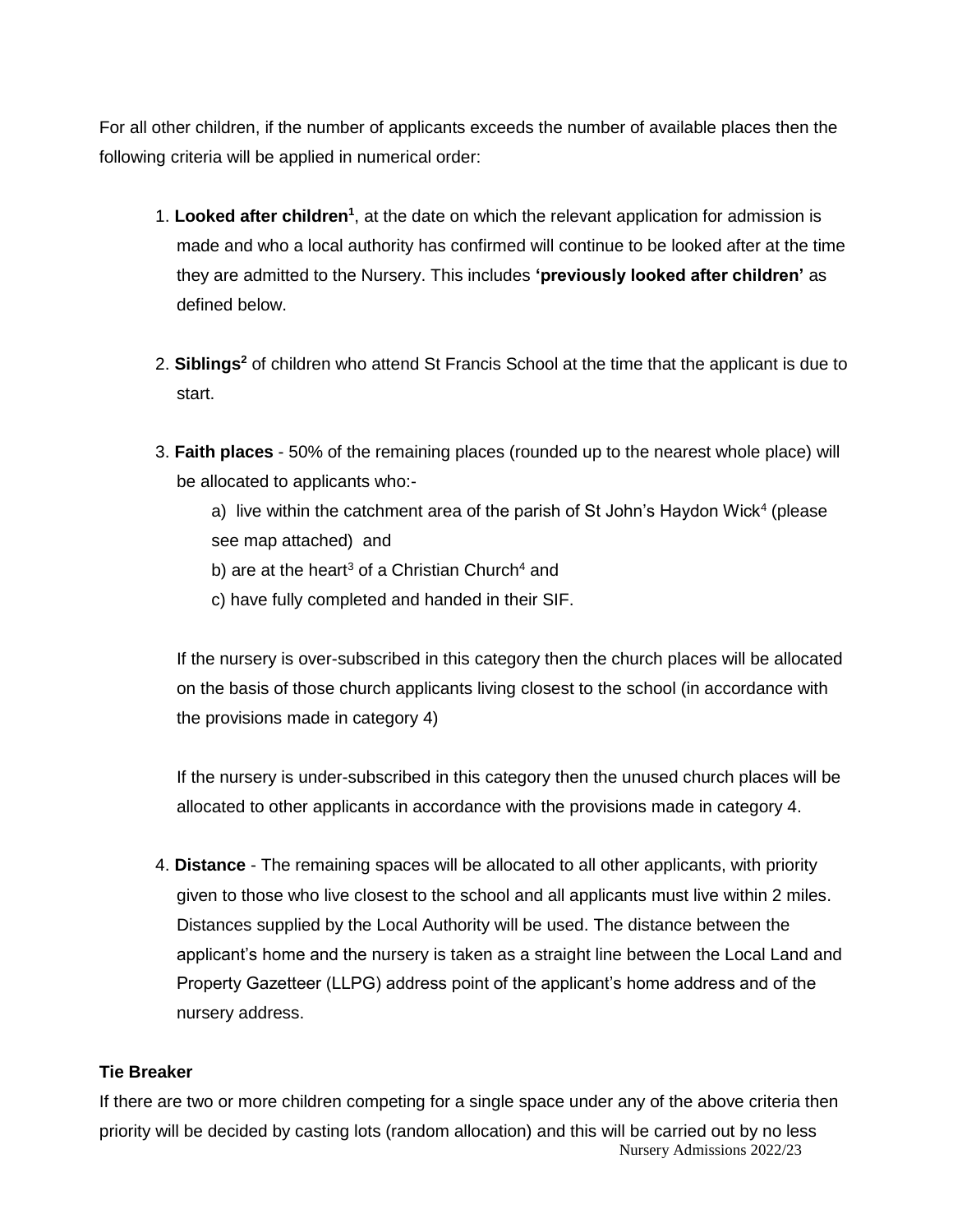than two of the school Governors (non-parent governors) and in the presence of an independent witness.

#### **Definitions**

- 1. '**A looked after child**' means a child who is (a) in the care of a local authority, or (b) being provided with accommodation by a local authority in the exercise of their social services functions (see the definition in Section 22 (1) of the Children Act 1989). **A 'previously looked after child'** means a child who was previously looked after but immediately after being looked after became subject to an adoption order, child arrangements order, or special guardianship order\* including those who appear (to the admission authority) to have been in state care outside of England and ceased to be in state care as a result of being adopted.
- 2. **"Sibling"** means brother or sister, half brother or sister, adopted brother or sister, step brother or sister or the child of a parent's partner/carer's partner and refers to those children who are living at the same family address, in the same family unit as the sibling for more than 50% of the time. Evidence of the address at which the child is living the majority of the time can be obtained by confirming the address at which the child is registered with their GP.
- 3. **An applicant 'at the heart of the church'** would be a regular worshipper. This means one who worships twice a month over a period of at least 2 years prior to the deadline of receipt for applications. To accommodate difficult patterns of work and family relationships account will be taken of week-day worship. The 'applicant worshipper' could be the child for whom application is made or one or both parents. Checks will be made to confirm church attendance via the information provided to us in the SIF.

In the event that during the period specified for attendance at worships the church has been closed for public worship and has not provided alternative premises for that worship, the requirements of these admissions arrangements in relation to attendance will only apply to the period when the church or alternative premises have been available for public worship.

4. "**Christian Church**" means a church that is affiliated to Churches Together in England, or a church which is in full sympathy with its Trinitarian stance. For more information please see website [www.ctbi.org.uk](http://www.ctbi.org.uk/) or contact the school office.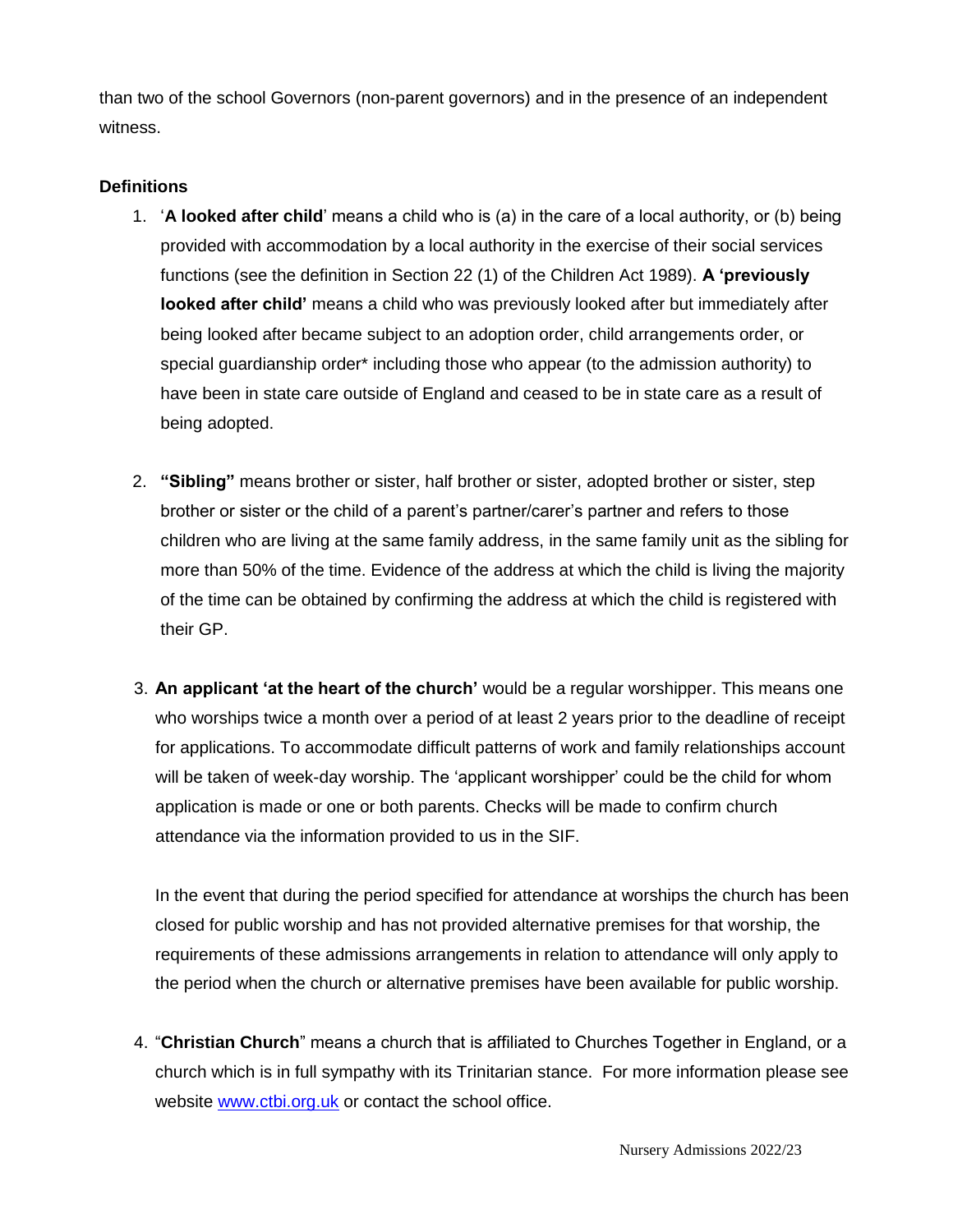\* An 'adoption order' is an order under the Adoption Act 1976 (see Section 12 adoption orders) and children who were adopted under the Adoption and Children Act 2002 (see Section 46 adoption orders). A 'child arrangements order' is an order settling the arrangements to be made as to the person with whom the child is to live under Section 8 of the Children Act 1989 as amended by Section 14 of the Children and Families Act 2014. Section 14A of the Children Act 1989 defines a 'special guardianship order' as an order appointing one or more individuals to be a child's special guardian (or special guardians)

#### **Multiple Births**

The Governing Body will endeavour to place siblings born at the same time (e.g. twins, triplets etc) in the nursery.

#### **Waiting List**

St Francis Church of England School holds its own waiting list which is maintained until the end of the school year an application was made. Placement will be determined by applying the above over-subscription criteria. Names will be removed from the lists if requested, or if the offer of a place that becomes available is not accepted. Positions on waiting lists may change due to new applications.

#### **Late Applications**

The closing date for applications is shown above. Applications may be submitted after this date but they will be deemed as late applications, which means that they will not be considered until after all on time applications**. If you wish to apply on a church place a Supplementary Information Form must be submitted to the school by this date**. If a Supplementary Information Form is not submitted in time the application will not be considered on the basis of a church place and the distance criteria will apply.

#### **In Year Admissions**

The above criteria will be applied for in year applications made during the school year where there are more applicants than places. Applications should be made directly to the school.

### **Appeals Procedure**

If you feel that your application for a Nursery place has not been handled fairly please contact the school giving your reasons in writing and the matter will be considered by the School Governors.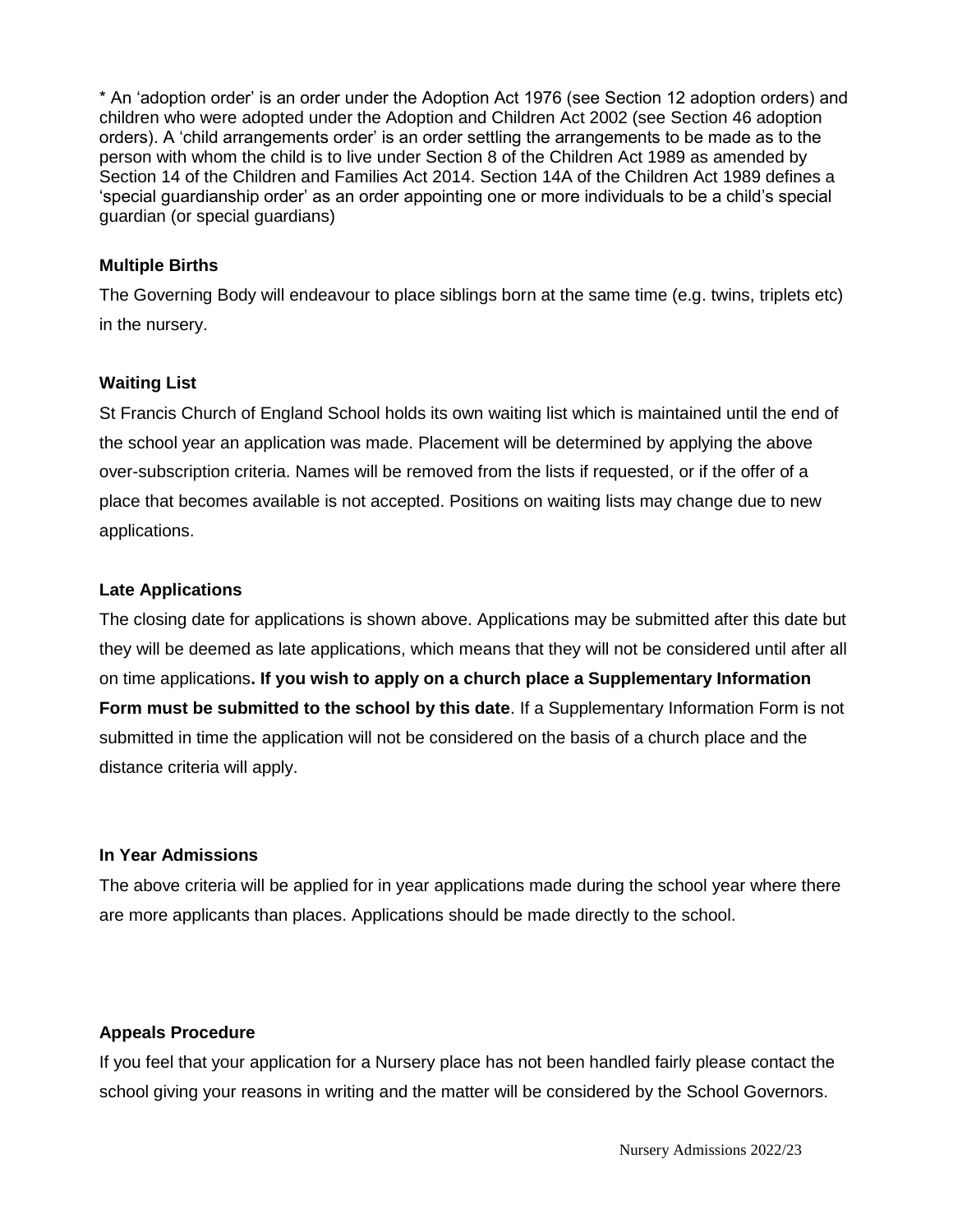#### **Misleading Applications**

Where the Governing Body discovers that a child has been awarded a place as the result of an intentionally misleading application from a parent (e.g. a false claim to residence in the catchment area or of involvement in a place of worship) which effectively denies a place to a child with a stronger claim, then the Governing Body is required to withdraw the offer of the place. The application will be considered afresh and a right of appeal offered if a place is refused.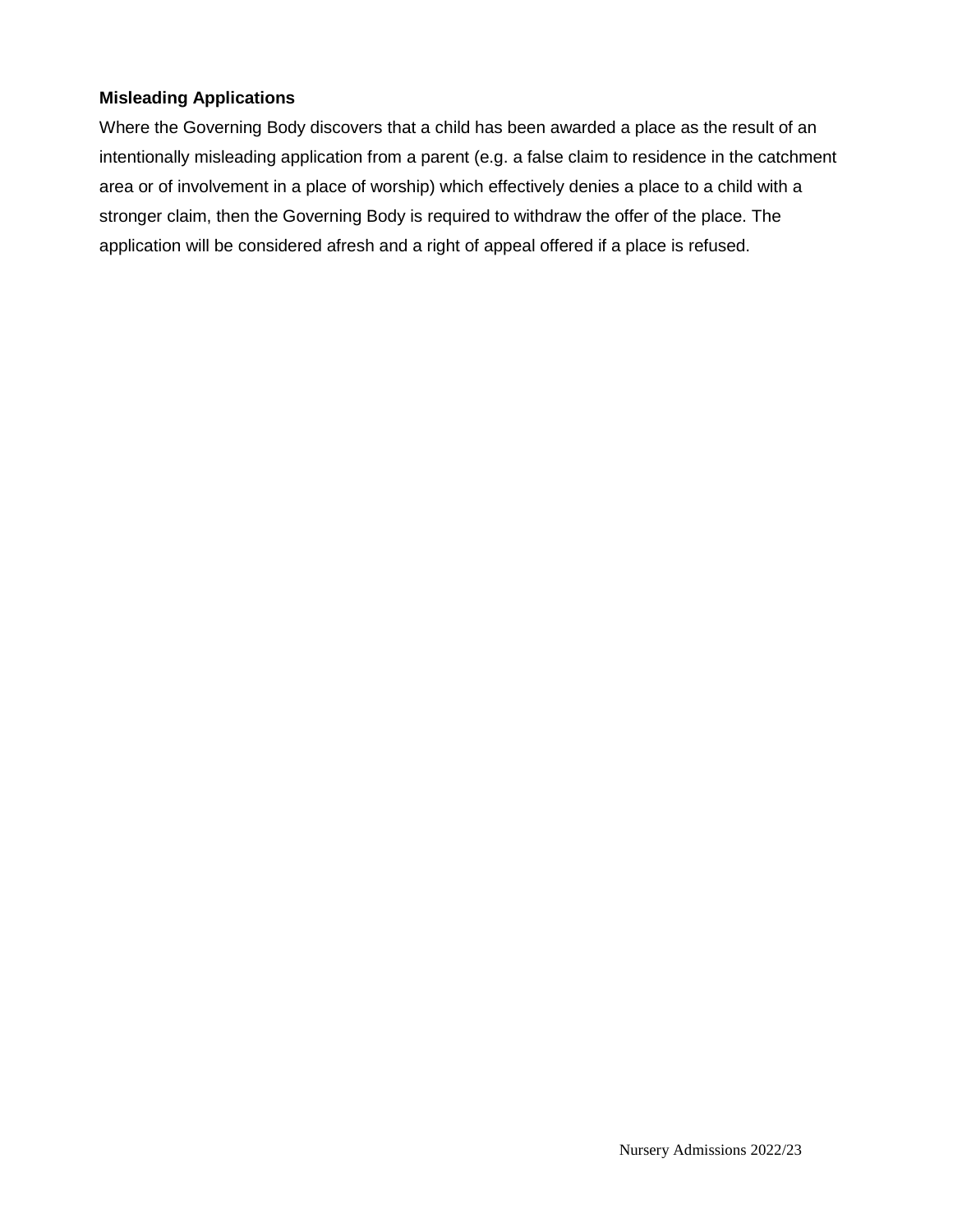

# **Supplementary Information Form**

## In support of an application for a church place

This form should be submitted directly to the school by the closing dates below if you are applying for a nursery place for 2022/23:

| <b>Start date in nursery</b> | <b>Application deadline</b> |
|------------------------------|-----------------------------|
| September                    | End of Spring term (March)  |

St Francis School, Taw Hill is a voluntary aided Church of England school, which means that the governing body is the admissions authority for the school.

Category 3 of the nursery admissions policy states that places will be allocated to children who:-

*a) live within the parish of St John's Haydon Wick (please see map attached) and b) are at the heart of a Christian Church and c) have fully completed and handed in a SIF by the deadlines above (or for admissions during the school year, when the application for a place is made)*

Please ask the leader of your church or a person in a position of authority within the church to complete the other side of this form in support of your application. Please note that we do routinely check and verify and we need to able to contact the person completing this form before a church place can be offered. Incomplete forms will not be considered for a church place.

If you have not been attending your current church for 2 years, you may ask a minister at a previous church to complete a SIF to cover prior attendance. Please ensure that all SIFs covering the full two year period are fully completed and submitted by the date on the front of this form to be considered.

#### **Details of the applicant**

Name of child: ……………………………………………………………………………………

Name of parent/guardian/carer making this application:……………………………………………

Permanent residential address of child:…………………………………………………………………

Tel: ………………………………Email address: ……………………………………………………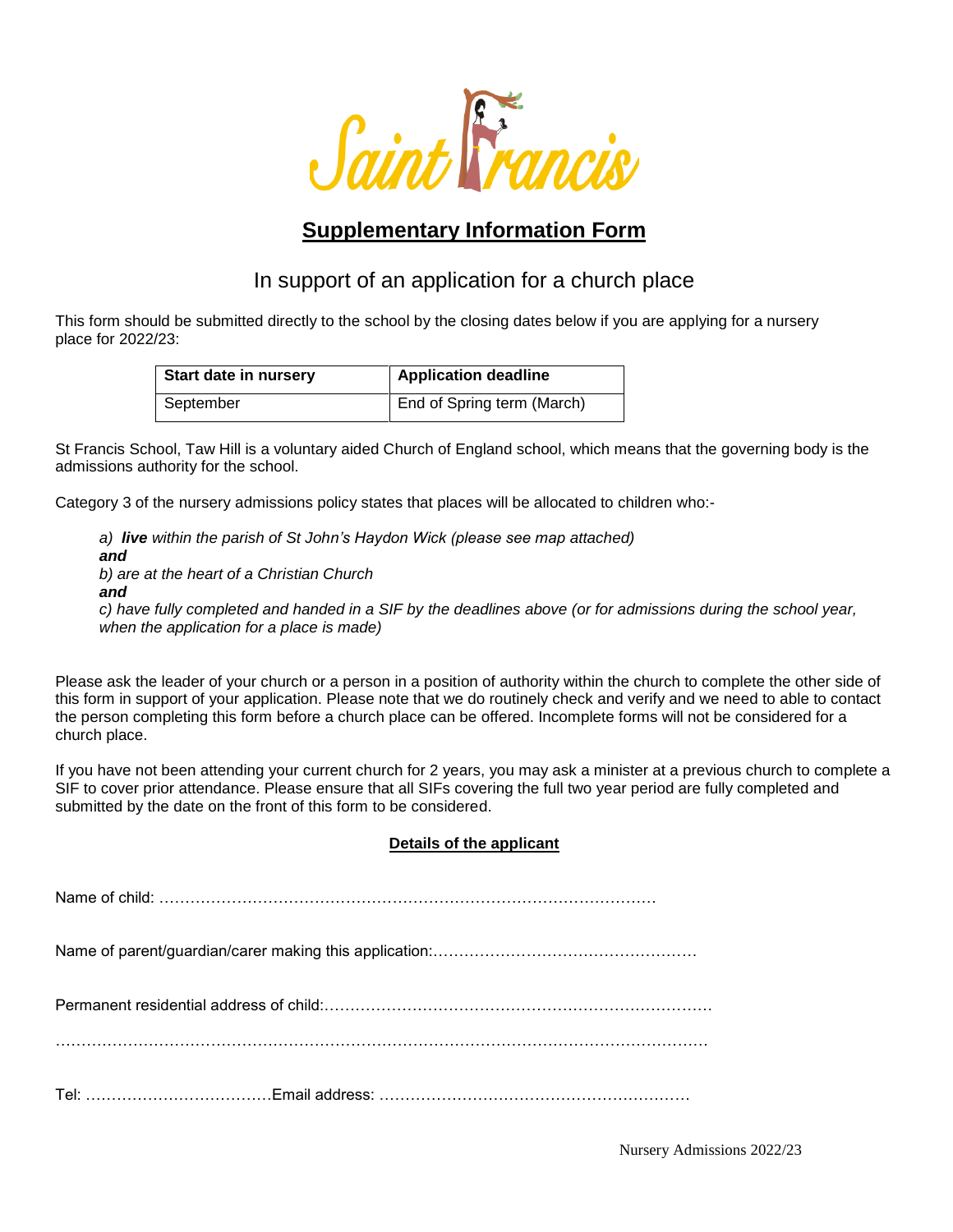## **Details of your Church and Minister/Church Leader**

#### **To the Church Leader:**

Please complete and sign this declaration below to confirm that the applicant or applicants are at the Heart of your church

#### *Definition*

*The definition of 'at the heart of the Church' is covered in point 16 of the National Society's guidelines. An applicant at the heart of the church would be a regular worshipper. This means one who worships twice a month over a period of at least 2 years prior to the deadline of receipt for applications. To accommodate difficult patterns of work and family relationships account will be taken of week-day worship. The 'applicant worshipper' could be the child for whom application is made or one or both parents.*

*In the event that during the period specified for attendance at worship the church has been closed for public worship and has not provided alternative premises for that worship, the requirements of these admissions arrangements in relation to attendance will only apply to the period when the church or alternative premises have been available for public worship.*

#### **Declaration of Church leader of Minister**

| truthfully declare that the parent/guardian/carers/child detailed above are regular worshippers at the |  |  |
|--------------------------------------------------------------------------------------------------------|--|--|
| heart of my church (in accordance with the definition given above) and I confirm that they have        |  |  |
| been regularly attending at my church for years and I can confirm that my church                       |  |  |
| is affiliated to the Churches Together in England, or it is church which is in full                    |  |  |
| sympathy with its Trinitarian stance.                                                                  |  |  |
|                                                                                                        |  |  |